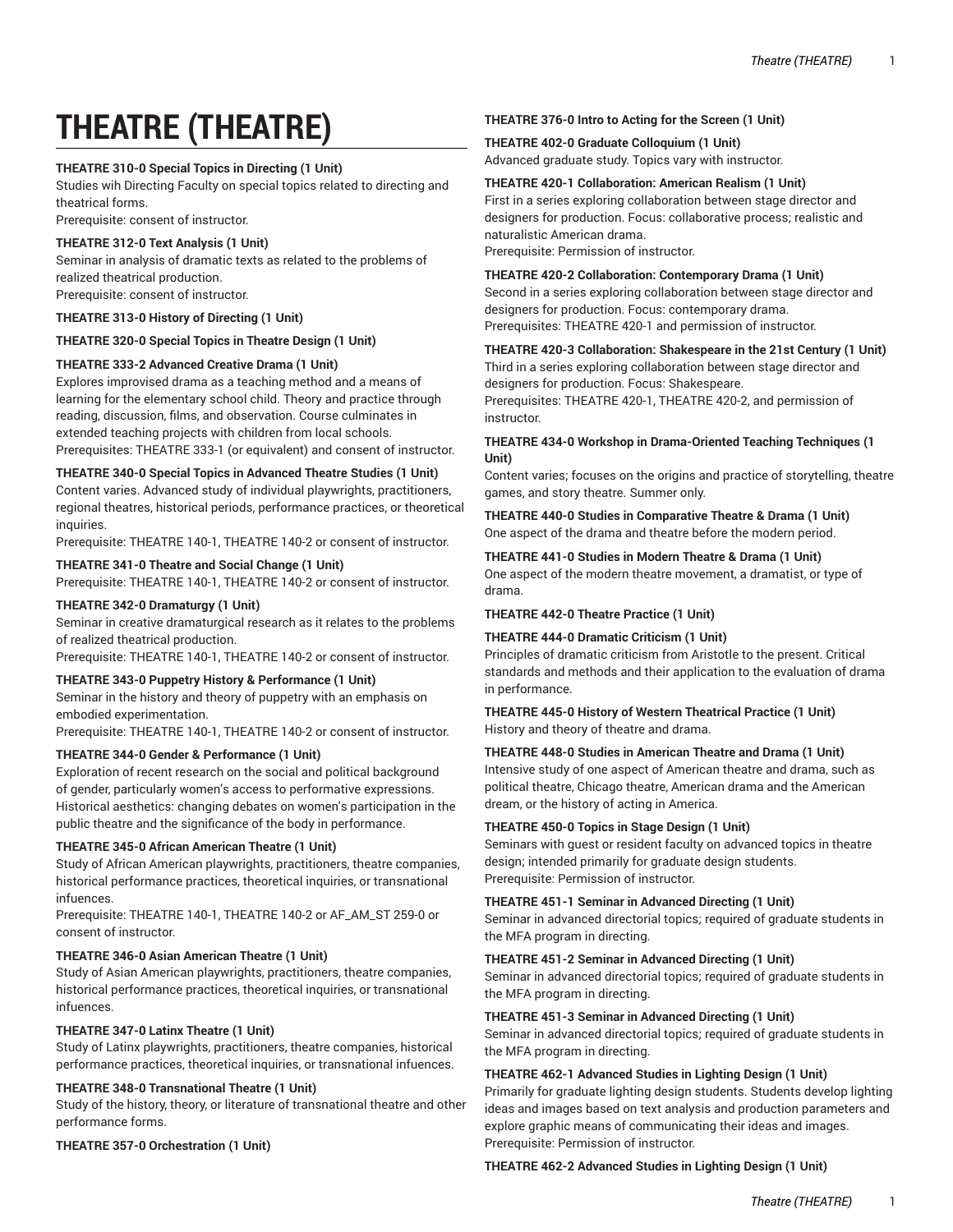Primarily for graduate lighting design students. Students implement lighting ideas and images through light plots. Photometrics and technical knowledge and skills emphasized.

Prerequisites: THEATRE 462-1 and permission of instructor.

## **THEATRE 462-3 Advanced Studies in Lighting Design (1 Unit)**

Primarily for graduate lighting design students. Special topics are addressed through a paradigm of master classes, workshops, lecture demonstrations, and projects.

Prerequisites: THEATRE 462-1, THEATRE 462-2, and permission of instructor .

## **THEATRE 463-1 Advanced Studies in Scenic Design (1 Unit)**

Script and the action of the play as the foundation for scene design. Use of initial reading of the script, combined with research, in forming design ideas.

Prerequisite: Permission of instructor.

## **THEATRE 463-2 Advanced Studies in Scenic Design (1 Unit)**

Students apply drawing, painting, modeling and drafting skills developed in THEATRE 463-1 to create a mature design presentation that expresses their ideas clearly.

Prerequisites: THEATRE 463-1 and permission of instructor.

## **THEATRE 463-3 Advanced Studies in Scenic Design (1 Unit)**

Using the process developed in THEATRE 463-1 and THEATRE 463-2, students generate a complete, professional scenic design for a major work of drama, including a fully documented package. Prerequisites: THEATRE 464-1, THEATRE 462-2, and permission of instructor.

## **THEATRE 464-1 Advanced Studies in Costume Design (1 Unit)**

Individual design process, involving text interpretation, character analysis, and research, in response to texts of various theatrical genres. Prerequisite: Permission of instructor.

## **THEATRE 464-2 Advanced Studies in Costume Design (1 Unit)**

Students apply costume design processes developed in THEATRE 464-1 to the interpretation of traditional and non-traditional text. Prerequisites: THEATRE 464-1 and permission of instructor.

## **THEATRE 464-3 Advanced Studies in Costume Design (1 Unit)**

Using the processes developed in THEATRE 464-1 and THEATRE 464-2, students generate a professional level costume design for a major work of drama. Texts may be in verse or operatic form.

Prerequisites: THEATRE 464-1, THEATRE 464-2, and permission of instructor.

# **THEATRE 465-1 ADVANCED STUDIES IN COSTUME DESIGN: Digital Arts 1 (1 Unit)**

In this course students are introduced to fundamental digital methods for devising the elements that make a theatrical character: body mass, silhouette, texture and color. Through text analysis, thorough visual research and digital drawing and painting students will create final painted illustrations for the characters of Aurora Leigh (Michelene Wandor's dramatic adaptation of epic novel Aurora Leigh by Elizabeth Barrett Browning). The main component of the design process will be the discovery and application of digital art techniques using Stylus Pen and Cintiq Pen display / Intuos Pro Wacom Tablet in conjunction with computer program Corel Painter.

# **THEATRE 465-2 ADVANCED STUDIES IN COSTUME DESIGN: Digital Arts 2 (1 Unit)**

In this design course students explore advanced digital methods for creation of expressive costume design solutions for non-realism genre of performance. With focus on characterization the students will analyze the text, commit visual research and use the advanced drawing and

painting techniques to create a set of intricate illustrations that express unique point of view for - or in response to the chosen dramatic work. Students will apply the knowledge from 450-0-20 and further develop digital art methods using Stylus Pen and Cintiq Pen display / Intuos Pro Wacom Tablet. The final project will showcase the complete design process from initial ideas to final painted illustrations. Computer program Corel Painter will be used on its' own or in combination with other drawing / painting techniques of student's choice for the creation of their original design concept.

# **THEATRE 470-0 Topics in Acting (1 Unit)**

Seminars with guest or resident faculty on advanced topics in acting; intended primarily for graduate acting students.

# **THEATRE 471-1 Movement 1: Presence (1 Unit)**

Movement I will explore contemporary physical training techniques for actors with the intention of preparing the body for advanced creative practice. This course will establish techniques for addressing our physical needs first as people, then as artists, and finally as a character. This class meets five days a week for two hours per session.

# **THEATRE 471-2 Movement 2: Research (1 Unit)**

Movement II will delve into individualized actor research, integrating the practices of physical training, creative movement, and performance research--the development of physical actions for a role or performance. The intention of this course is to cultivate the actor's self-confidence and self-reliance in the articulation of physical inquiries and the subsequent development of relevant physical training and performance material. The ensemble will continue to practice group exercises established in the first semester that increase articulation, agility, core strength and partnership.

# **THEATRE 471-3 Movement 3: Integration/Practice (1 Unit)**

Movement III, the final course of the first year movement series, will focus on the integration of physical training, personal research, and creative movement into a dedicated ensemble performance practice. The actors will cultivate the vitality and excellence of the entire ensemble, and each actor will be asked to sustain their individual training inquiries and sense of self within a rigorous group practice.

# **THEATRE 471-4 Movement 4: Physical Theatre and New Work (1 Unit)**

This is a highly participatory, skills-based course designed to expand the actor's ability to discover and play in all aspects of their performance and creative work. We will concentrate on the actor's creative process, demystifying auditions, original material creation and rehearsal processes.

# **THEATRE 471-5 Unarmed Stage Combat (1 Unit)**

The course is designed to develop the skills required of an actor combatant competent in the use of unarmed choreography. Students will apply technical training and craft with storytelling and performance to create and apply choreography of staged violence. Students will be guided through warm-ups, training in safe and proper technique, and performance. The course is primarily a demonstration/active participation class. In concert with traditional scene work and script analysis, students will study techniques employed by fight choreographers to acquire an experiential understanding of physical and vocal exercises used in staged violence/choreography.

**THEATRE 471-6 Movement 6: Musical Theatre Dance for Actors (1 Unit)** An introduction to dance styles found within the musical theatre repertoire with emphasis on style, terminology and skill preparation for musical theatre performance associated with modern and contemporary choreography.

**THEATRE 472-0 Dramatic and Aesthetic Theory for Stage Designers (1 Unit)**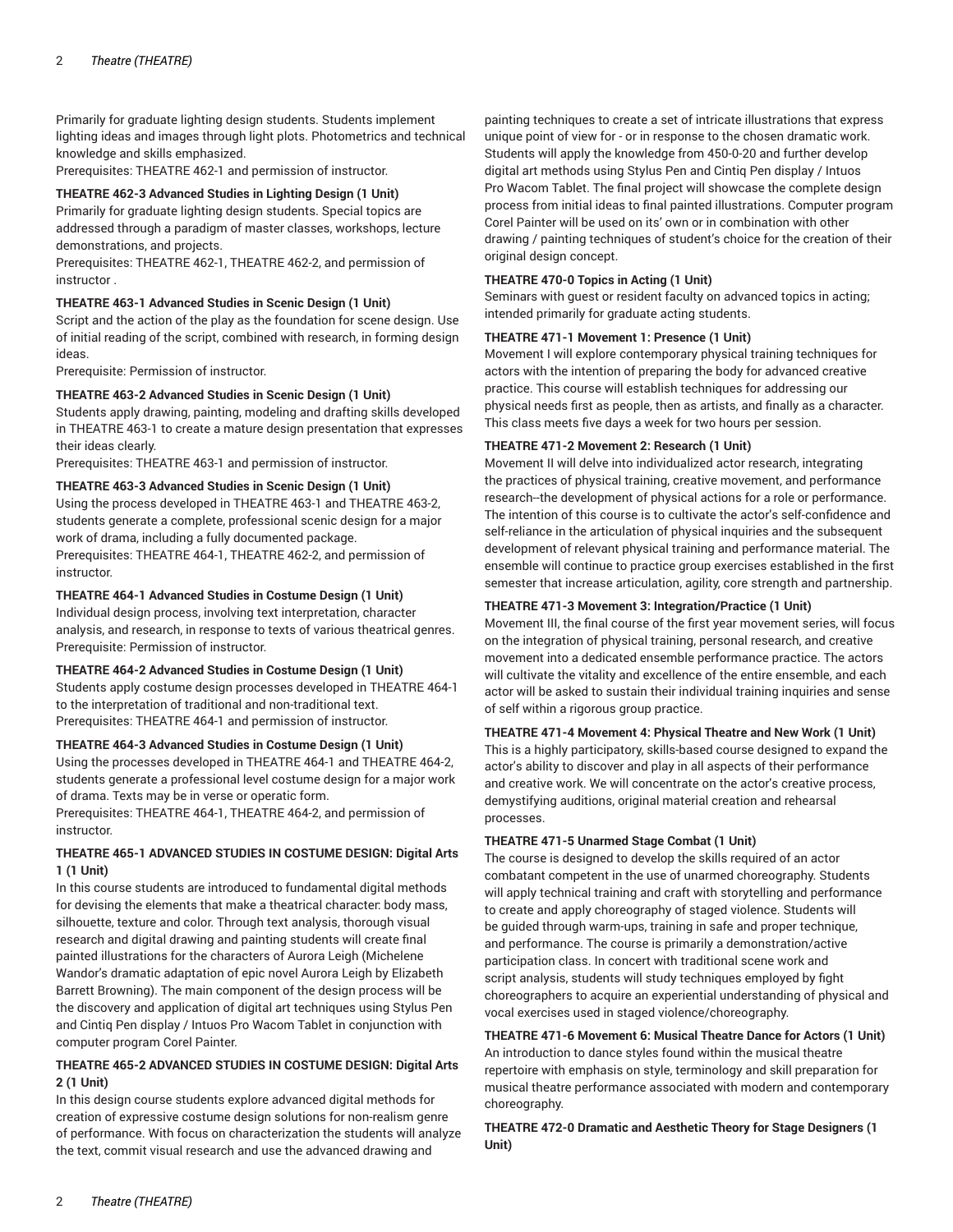Students will analyse big ideas of dramatic theory and aesthetic theory - concepts that have defined what is important about theatre and how it might be advanced as a form, as well as philosophical points of view concerning the beautiful, the ugly, and how we think about it by investigating the work of thinkers within the theatre, and from the broader art-making world, from the mid 19th century to present day, considering their work in their historical context and in our present circumstances. By drawing synthetic conclusions from chronologically and philosophically incongruent sources, students will gain a more sophisticated understanding of current practice and will mature their own points of view as theatre artists. Students will read curated excerpts, lead and participate in discussion, and set forth analysis and opinion in Accountability Statements and Synthesis Papers, culminating in a Final Creative Project.

## **THEATRE 472-1 Voice 1 (1 Unit)**

This first quarter course focuses on physical awareness, relaxation and freeing. Students are introduced to the sounds of English and the American Stage Standard dialect through the use of the International Phonetic Alphabet as they work to develop their voices for stage performance. Students will perform selections of contemporary poetry in solo and group pieces from a variety of poets. This course meets twice a week for two hour per session.

## **THEATRE 472-2 Voice 2 (1 Unit)**

The second quarter of voice builds on the foundation of the first. The work will focus on Shakespeare's works including sonnets, monologues suitable for auditions and scene work. This course meets twice a week for two hour sessions.

## **THEATRE 472-3 Voice 3 (1 Unit)**

This class will explore the use of the voice in plays that demand highly skilled use of language including dialect work from some of these plays, which may include American Stage Standard and RP as well as other dialects from the UK, Europe, Africa and the United States.

## **THEATRE 473-0 Speech (1 Unit)**

Having explored heightened text in the previous quarter students will now focus on American dialects through scene and monologue work by playwrights such as Tennessee Williams, Beth Henley, Horton Foote, Lillian Hellman, Sam Shepard, Tracy Letts, Stephen Adly Guirgis, John Patrick Shanley, Migdalia Cruz, Kristoffer Diaz, Luis Alfaro, August Wilson, Lynn Nottage, Ike Holter, Danai Gurira, Tarell McCraney, Lydia Diamond, Octavio Solis, David Henry Hwang and Lauren Yee and others. Students will employ the International Phonetic Alphabet to transcribe primary source and other recordings as they explore the rhythm and placement of various American dialects.

#### **THEATRE 474-1 Applied Music Theatre Voice I (0.34 Unit)**

The first part of a sequenced course focused on private instruction in vocal musical theatre technique and repertoire for graduate-level acting students. The primary course objective is to improve your individual instrument and approach to singing through one-on-one lessons with a vocal instructor and accompanist. Emphasis in lessons will be placed upon strengthening technique, improve confidence for performance and application of technique to repertoire. Students continue to build musicianship skills and their understanding and assimilation of vocal technique. Each week students are expected to spend one hour in private voice lessons and devote a minimum of 3 hours or practice-time outside of class. THEATRE 474-1: Applied Music Theatre Voice I is a prerequisite for both THEATRE 474-2: Applied Music Theatre Voice II and THEATRE 477-2: Acting for the Musical.

## **THEATRE 474-2 Applied Music Theatre Voice II (0.34 Unit)**

The second part of a sequenced course focused on private instruction in vocal musical theatre technique and repertoire for graduate-level acting

students. The primary course objective is to improve your individual instrument and approach to singing through one-on-one lessons with a vocal instructor and accompanist. Emphasis in lessons will be placed upon strengthening technique, improve confidence for performance and application of technique to repertoire. Students continue to build musicianship skills and their understanding and assimilation of vocal technique. Each week students are expected to spend one hour in private voice lessons and devote a minimum of 3 hours or practice-time outside of class. THEATRE 474-1: Applied Music Theatre Voice I is a pre-requisite for this course, and THEATRE 474-2: Applied Music Theatre Voice II is a co-requisite for THEATRE 477-2: Acting for the Musical.

## **THEATRE 475-0 Summer Performance (3.25 Units)**

Summer Performance is a quarter-long rehearsal and performance process that results in a public festival of work at the Wirtz Center in Evanston. Students will be cast in plays that are directed by professional directors and mentored by faculty.

## **THEATRE 476-0 Shakespeare Collaboration For Actors And Directors (1 Unit)**

This course focuses on second year MFA Actors and Directors putting into practice their knowledge and skills surrounding classic text developed in the level one courses: Introduction to Shakespeare (actors and directors) and Illuminating Shakespeare's Text (directors). Actors and directors will collaborate on a minimalist production of a Shakespeare play assigned by the faculty. This creative process will develop the actors' and directors' ability to illuminate the poetic, imaginative, and narrative heart of Shakespeare's texts.

## **THEATRE 477-1 Advanced Acting 1: Realism/Naturalism and Physicalizing the Form (0.5-1 Unit)**

This course will alternate days between script-based text/scene work and the process of physicalizing text that can open up the body to an even deeper understanding and inhabiting of character. Through an alternating series of lessons, the class will focus on tools and tactics found both in the text and in the body that will help facilitate instinct, play, risk and improvisation. Students will employ these tactics to create character and deepen scene work. This course meets four times a week for three hours. Students can expect to have 10 hours of out-of-class work per week.

## **THEATRE 477-2 Advanced Acting 2: Contemporary Drama and Attacking the Scene (0.5-1 Unit)**

This section of acting class will build on the text work and character creation from the first section while continuing to grow and deepen the physical creative processes discovered in the fall. This course will focus on contemporary scripts whose structure may prove more elusive and activate multiple-character ensemble work. Continuing to focus on script analysis and given circumstances, students will learn how to read modern work for context and theme and how to find the characters within the plays that serve both. Writers may include Suzan-Lori Parks, Tarell Alvin McCraney, Young Jean Lee, Will Eno and Karen Zacarias. This course meets four times per week for three hours and students can expect to have 10 hours of out-of-class work per week.

## **THEATRE 477-3 Advanced Acting 3: Shakespeare 1 (0.5-1 Unit)**

First Year Acting MFAs will begin the practice of analyzing Shakespeare's text with basic scansion through an in-depth study of sonnets and monologues. This course will meet two days per week for three hours.

## **THEATRE 478-1 Advanced Acting 4: Shakespeare 2 (1 Unit)**

This course will build on the sonnet and monologue work from Acting 3 and, using the tools acquired to further the student's understanding of Shakespeare in performance.

**THEATRE 478-2 Advanced Acting 5: Acting for the Camera (1 Unit)**